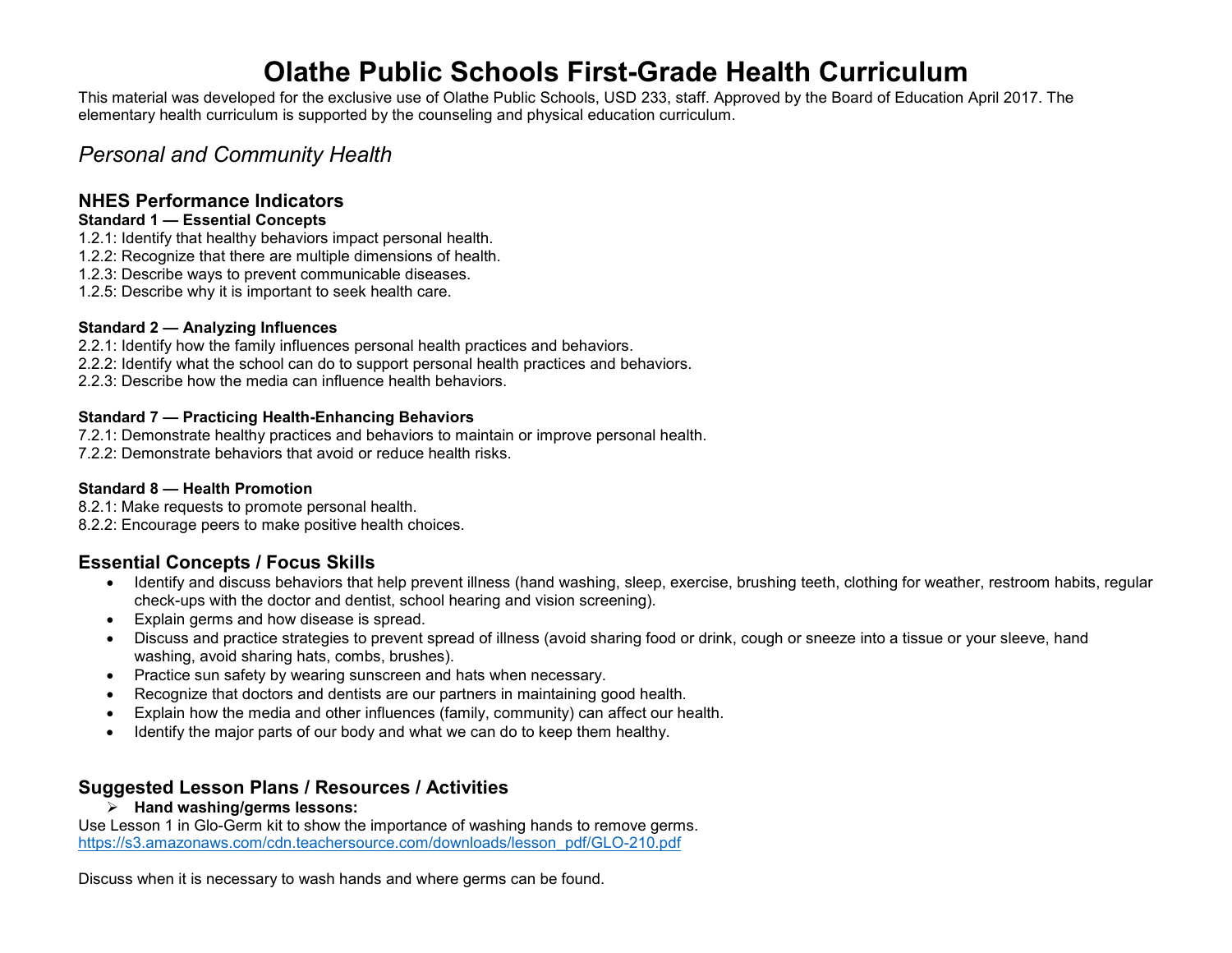#### **Extensions:**

- Students use iPads to share their learning.
- Read Aloud/Guided Reading/Shared Reading books related to germs.
- Create a list of when to wash your hands.
- Use a spray bottle to spray student's hands with water. Have students touch another object and ask what happened to the object (got wet/damp). Explain how coughing and sneezing can transfer from our mouths to our hands, objects, and others.
- **When I'm Sick** kit: Disease Prevention (Check out from the IRC)
- **Sun Safety lessons:**
- SunWise program kit
	- Watch your shadow lesson
	- A SunWise Beach Party lesson
- Field Day preparation: Discuss the importance of wearing hats, sunglasses and sun screen
- Sunwise Safety EPA- <https://www.neefusa.org/sunwise>(See school nurse for SunWise kit with UV sensitive Frisbee)

#### **Dental Health lessons:**

- Coordinate with school nurse for dental hygienist visit.
- "Eggsperiment": Show students three hard boiled eggs and explain how the shell of the egg is a lot like our teeth. Then place each egg in a separate cup – one with water, one with soda, and one with milk. Have students predict what will happen to each egg. The next day, pull out the eggs, record findings and discuss how this relates to our teeth.
- Delta Dental Smart Smiles:
	- Lesson 1 (Tooth Basics)
	- Lesson 2 (Brushing your teeth)
	- Lesson 3 (Flossing your teeth) <https://www.landofsmilesmo.org/curriculum-videos>
- Sort magazine pictures of healthy and unhealthy foods for teeth.
- Reading A-Z "Going to the Dentist" (Level G)
- Integrate with 1<sup>st</sup> grade core literature: "Arthur's Loose Tooth"
- **Dentists and Doctors lessons:**
- Play Hospital: Refer to your community partner (For example: Olathe Medical Center). Discuss how doctors and nurses are partners in our health.
- Dental Visits: Coordinate with school nurse
- Reading A-Z
	- "Doctor Jen" (Level E)
	- Reading A-Z "Going to the Doctor" (Level G)
- **What's Next** kit (see Injury & Prevention Safety section)
	- $\checkmark$  Checkout from IRC
	- $\checkmark$  Includes 12 Hospital Photo Boards
- **Media influences our health lessons:**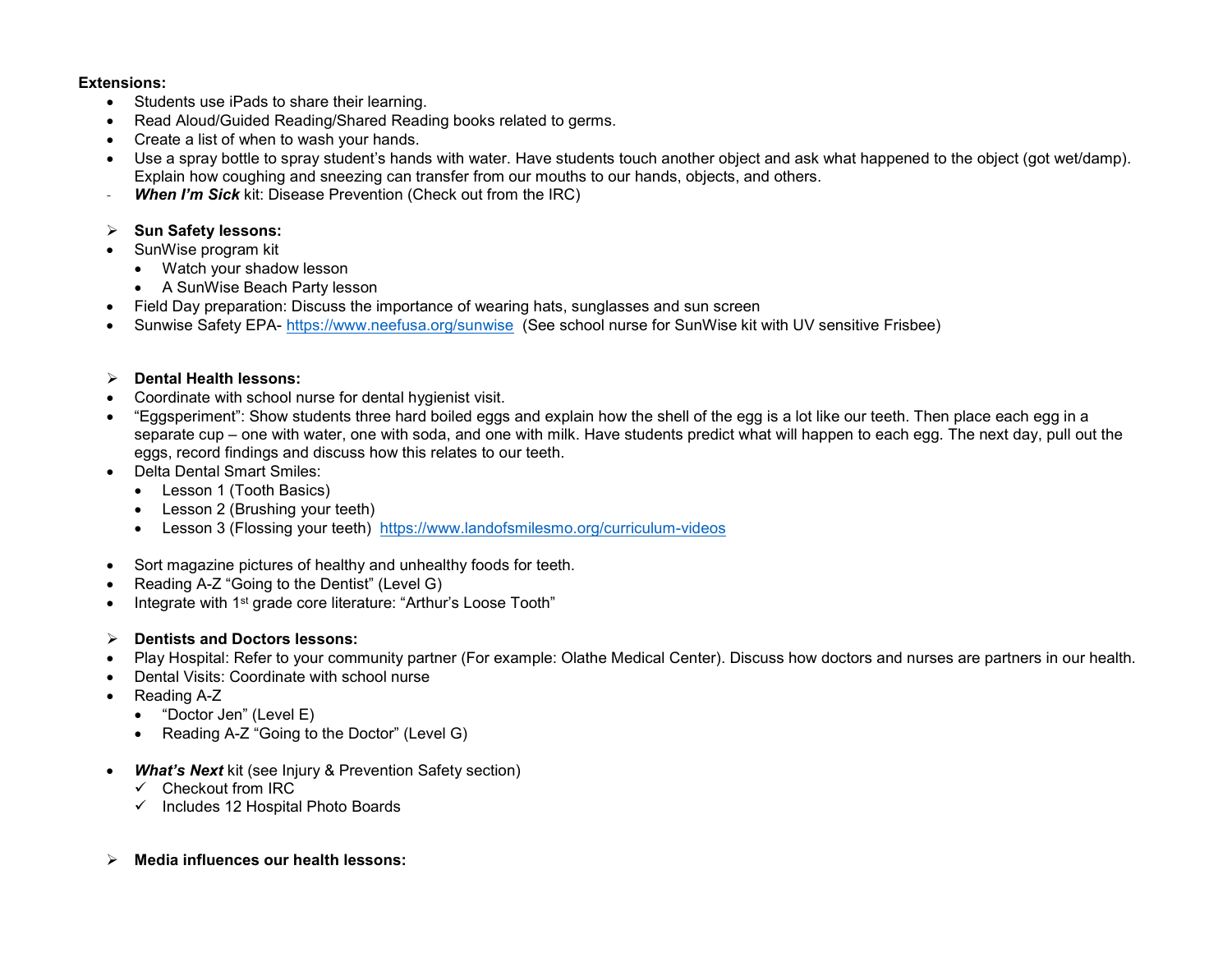- Time spent on devices/TV: Students are asked to log the time they spend on a device or watching TV each day for a week. As a class, create a graph of student's findings and discuss how this affects our health and sleep. Brainstorm other things they could be doing.
	- Coordinate this with teaching time
- "Good Night iPad" by Ann Droyd
- Discuss with students how commercials and advertisements can influence their health choices.
	- Show different examples and discuss

#### **Body Parts lessons**

- *Nose to Toes* kit: Lessons are included in the kit
	- Check out at the IRC
- Discovery Education Video<https://app.discoveryeducation.com/learn/videos/4d2c0469-4d58-4fa4-9b1d-de9319ea32a5?hasLocalHost=false>
- Trace a student's body on roll paper and have students label the body parts

#### **Vocabulary students know and use:**

personal & oral hygiene, physical fitness, vision, hearing, germs, exams/check-ups/screening, responsibility, choice, disease, spread, illness, gums, plaque, decay, cavity, enamel, dentin, root, pulp, molars, canines, premolars, incisors, advertisements, brain, heart, lungs, stomach, intestine, kidneys, bones, muscles

# *Nutrition*

# **NHES Performance Standards**

#### **Standard 1 — Essential Concepts**

1.2.1: Identify that healthy behaviors impact personal health. 1.2.3: Describe ways to prevent communicable diseases.

#### **Standard 2 — Analyzing Influences**

2.2.3: Describe how the media can influence health behaviors.

#### **Standard 5 — Decision Making**

5.2.1: Identify situations when a health-related decision is needed.

#### **Standard 7 — Practicing Health-Enhancing Behaviors**

7.2.1: Demonstrate healthy practices and behaviors to maintain or improve personal health. 7.2.2: Demonstrate behaviors that avoid or reduce health risks.

#### **Standard 8 — Health Promotion**

8.2.1: Make requests to promote personal health. 8.2.2: Encourage peers to make positive health choices.

### **Essential Concepts / Focus Skills**

- Identify the MyPlate icon and name the five food groups.
- Describe the importance of eating foods from all five food groups and how it helps fuel the body for physical activity.
- Identify the importance of washing hands before and after preparing food and eating.
- Explain the importance of eating fruits and vegetables of every color for good health (i.e., eating a variety of fruits and vegetables).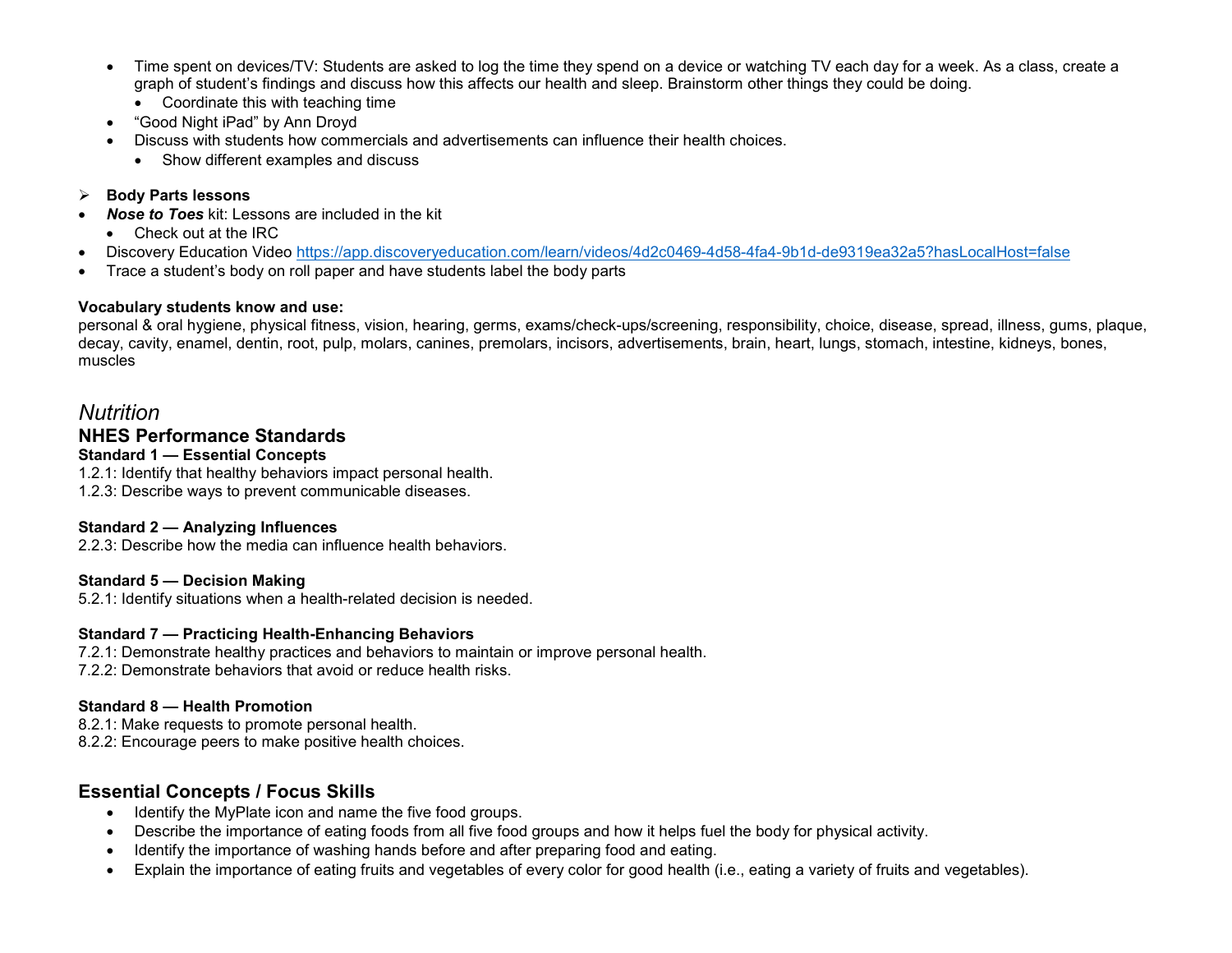- Identify food choices within the fruit group and vegetable group.
- Describe feelings of full and hungry.
- Discuss benefits of daily water intake.
- **Serving Up My Plate: U.S. Department of Agriculture: Resources and Reproducibles [https://www.fns.usda.gov/sites/default/files/tn/sump\\_level1.pdf](https://www.fns.usda.gov/sites/default/files/tn/sump_level1.pdf)**
- Second Course (page 13 18)
- Coordinate with Second Grade teachers who are assigned the First and Third Courses. (additional resources/program) <http://teamnutrition.usda.gov/tn/myplate>
- Glo Germ™ kit (see Personal and Community Health). See handwashing lesson from Personal and Community Health section.
- Week of healthy snacks: Students eat only fruit or vegetables for their snack that week. Challenge and celebrate for trying something new! Take a class poll on the favorite healthy snack.
- Integrate with Journey's story Lesson 18 "Where Does Food Come From?"
- Benefits of water intake: integrate with science topic, living and non-living
- Healthy Helpings MyPlate Pocket Chart: available at the IRC
- If possible, arrange a field trip to a grocery store to view all the produce and have a staff dietician explain the benefits of eating a variety of fruits and vegetables.

#### **Vocabulary students know and use:**

- food groups, "anytime" foods, "sometimes" foods, *MyPlate*, breakfast, full, hungry, color, physically active, fuel, hydration, protein, calcium, nutrition
- Fruit apple, blackberries, bananas, watermelon, strawberry, kiwi, grapes, orange, cherries
- Vegetable carrot, broccoli, snap peas, spinach, bean
- Grains whole-wheat bread, whole-grain spaghetti and bow-tie pasta, whole-grain cereal, brown rice, popcorn, graham crackers
- Protein chicken, ham, egg, beans, peanuts
- Dairy yogurt, milk, cheese

# *Injury Prevention and Safety*

### **NHES Performance Indicators**

#### **Standard 1 — Essential Concepts**

1.2.4: List ways to prevent common childhood injuries. 1.2.5: Describe why it is important to seek health care.

#### **Standard 2 — Analyzing Influences**

2.2.1: Identify how the family influences personal health practices and behaviors.

# 2.2.3: Describe how the media can influence health behaviors.

#### **Standard 7 — Practicing Health-Enhancing Behaviors**

7.2.2: Demonstrate behaviors that avoid or reduce health risks.

#### **Standard 8 — Health Promotion**

8.2.2: Encourage peers to make positive health choices.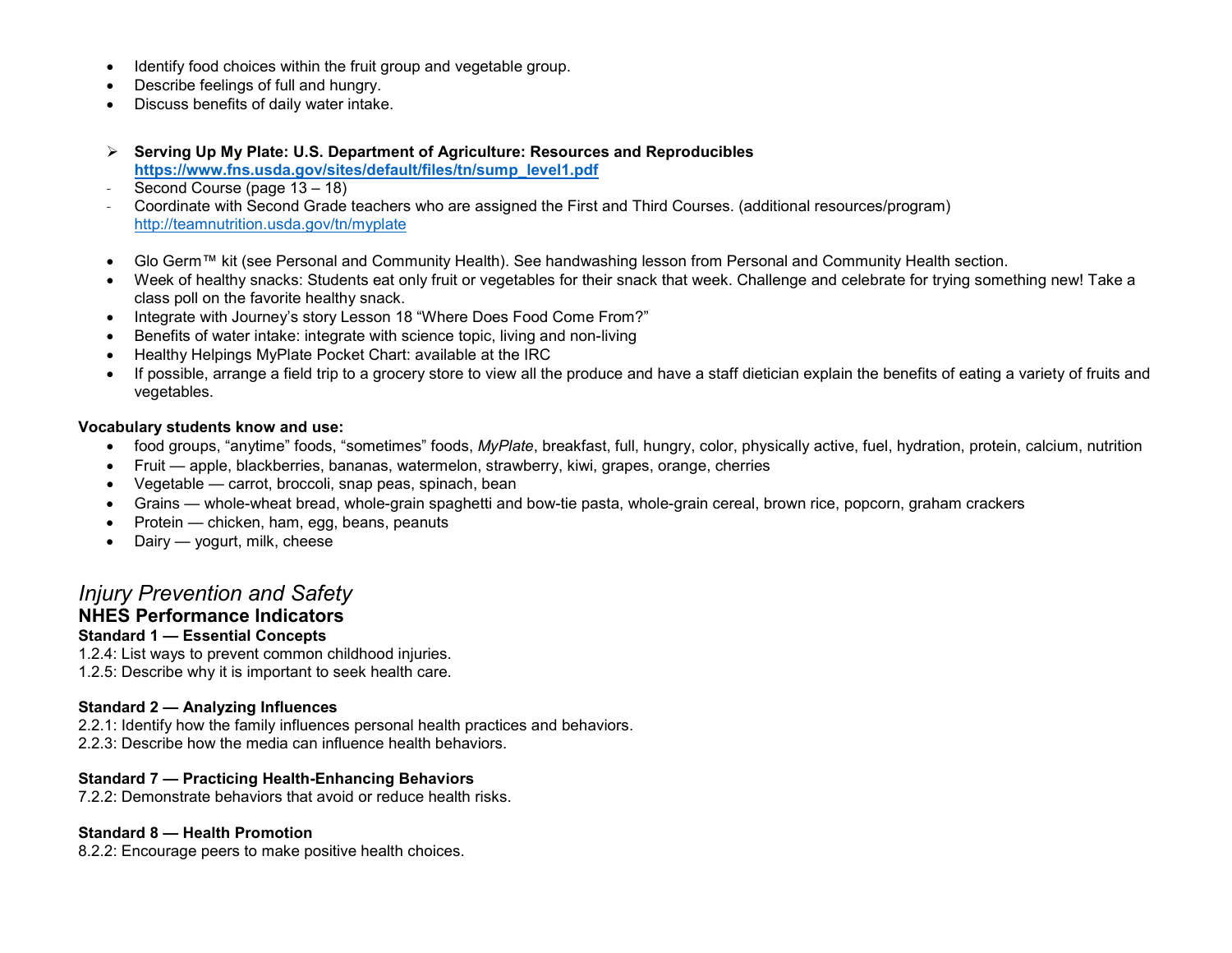# **Essential Concepts / Focus Skills**

- Identify potential dangers and practice safe behaviors and appropriate responses to:
	- $\checkmark$  fire
	- $\checkmark$  traffic
	- $\checkmark$  recreation/playground
	- $\checkmark$  classroom/school (ALICE/safety)
	- $\checkmark$  natural disasters
	- $\checkmark$  home and community
- Demonstrate the procedure for calling 911 and when it is appropriate to do so
- Know and apply safe pedestrian and biking behaviors
- Apply school wide safety expectations for recess, cafeteria, classroom, and hallway
- Understand and practice appropriate emergency procedures (fire & tornado drill/ALICE)
- Identify what to do if someone is ill or injured and in need of assistance

# **Suggested Lessons / Resources / Activities**

#### **Practicing safe behaviors and responses lessons:**

- Model and practice classroom, school, and playground procedures.
	- Beginning of the year PBIS skits or lessons
	- Use read-alouds to discuss these situations when applicable.
	- Coordinate with PE teacher for knowing safe pedestrian and biking behaviors.
- *What Next?* kit: Lessons are included in the kit
	- Check out at the IRC, includes calling 911 lesson
- **911 lessons:** http://kidshealth.org/en/kids/911.html?WT.ac=ctg#cater
- Have a class discussion about what 911 is and then create a T-Chart about times it is and is not appropriate to call 911.
- Students should work with parents on memorizing their address, phone number, and parents' first and last names. As a class, students will pair up and practice what it looks and sounds like to call 911. They should be able to recite their personal safety information.
- Discovery Education song about calling 911:<https://app.discoveryeducation.com/player/view/assetGuid/18088841-c097-426e-a99d-d13bbbafbc67>

#### **Media's effect on safety lesson:**

Discuss with students that many things depicted on TV may be unsafe. Explain how TV or video games are not reality and people should not try to duplicate.

#### **Vocabulary students know and use:**

prevention, drill, safety, helmet, smoke detector, escape, equipment, ALICE, 911, natural disaster, traffic, address, pedestrian, danger, safety

# *Substance Safety*

### **NHES Performance Indicators**

#### **Standard 1 — Essential Concepts**

1.2.1: Identify that healthy behaviors impact personal health. 1.2.4: List ways to prevent common childhood injuries.

#### **Standard 2 — Analyzing Influences**

2.2.1: Identify how the family influences personal health practices and behavior.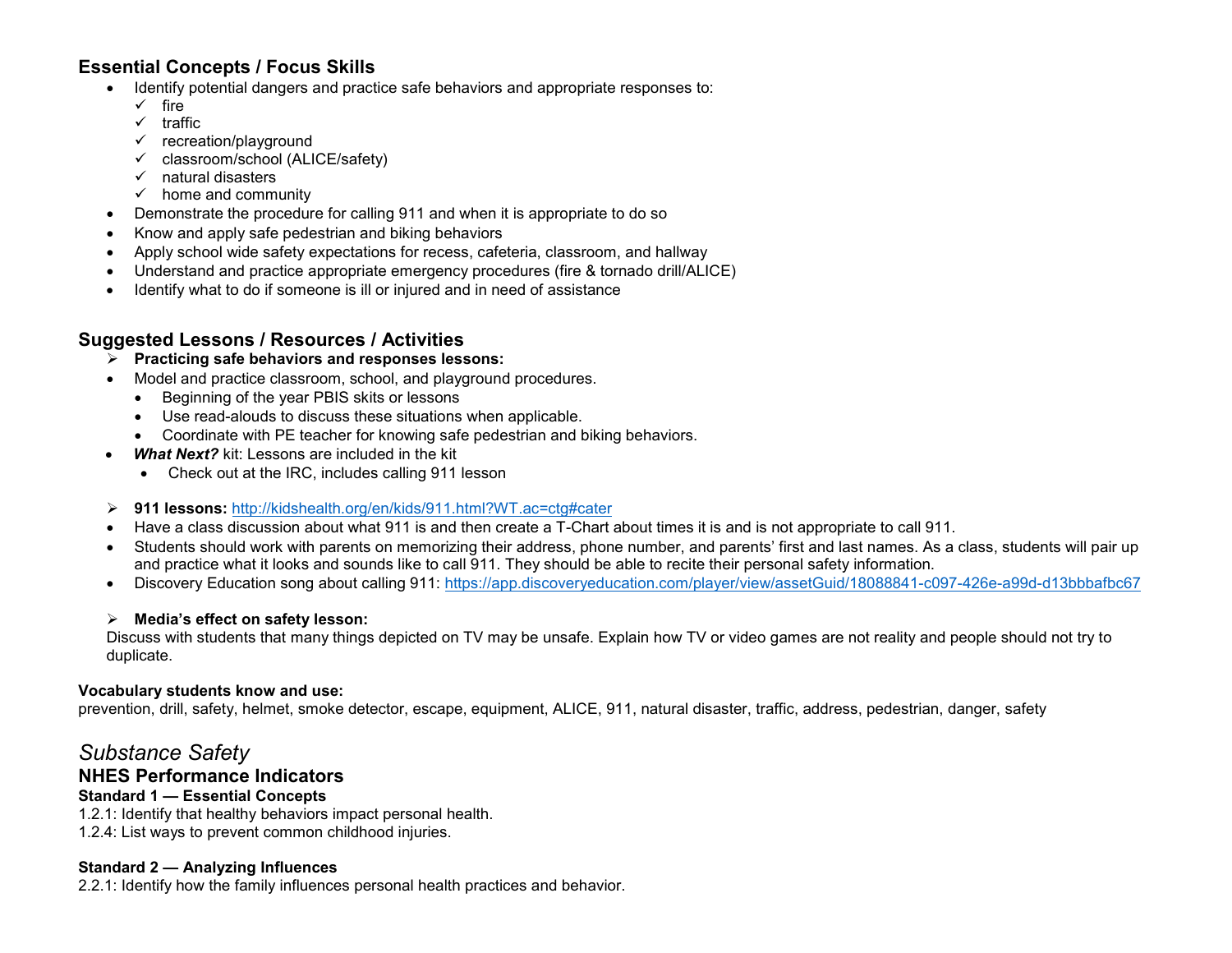2.2.3: Describe how the media can influence health behaviors.

#### **Standard 7 — Practicing Health-Enhancing Behaviors**

7.2.2: Demonstrate behaviors that avoid or reduce health risks.

# **Essential Concepts / Focus Skills**

- Discuss the difference between helpful and harmful substances
- Identify poisonous chemical bottles and other household items.
- Reinforce medication safety
	- $\checkmark$  Identify responsible adults from whom student can safely take medications
- Recognize tobacco smoke is harmful to health and should be avoided

# **Suggested Lesson Plans / Resources / Activities**

- **Helpful and harmful substances lessons:**
- A Teacher's Guide to Poison Prevention (pg. 15-27) [http://www.wapc.org/wp-content/uploads/Edu\\_TeachersGuide-2012.pdf](http://www.wapc.org/wp-content/uploads/Edu_TeachersGuide-2012.pdf)
- Start Smart: Use K-2 Workbook <http://www.smartmovessmartchoices.org/start-smart/tools>
- Discovery Education video: "What are Drugs" <https://app.discoveryeducation.com/learn/videos/0ae4827a-1674-4eb1-8fab-e12f002e3124?hasLocalHost=false>

#### **Tobacco smoke lessons:**

- Videos and activities found on: http://kidshealth.org/en/kids/smoking.html?WT.ac=ctg#catbod (stop video after first 60 seconds that lists the 7 reasons why it is good to be smoke free)
- Coordinate with Red Ribbon Week.

#### **Vocabulary students know and use:**

helpful, harmful, poison, chemicals, medication, supervision, prescription, tobacco, second-hand smoke

| <b>Standard</b>                                                                           | <b>Performance Indicators for PreK-Grade 2</b>                   |
|-------------------------------------------------------------------------------------------|------------------------------------------------------------------|
| <b>Standard 1</b> — Students will comprehend concepts related to health promotion and     | Identify that healthy behaviors impact personal health.<br>1.2.1 |
| disease prevention to enhance health.                                                     | Recognize that there are multiple dimensions of<br>1.2.2         |
| Rationale: The acquisition of basic health concepts and functional health knowledge       | health.                                                          |
| provides a foundation for promoting health-enhancing behaviors among youth. This          | Describe ways to prevent communicable diseases.<br>1.2.3         |
| standard includes essential concepts that are based on established health behavior        | List ways to prevent common childhood injuries.<br>1.2.4         |
| theories and models. Concepts that focus on both health promotion and risk reduction      | Describe why it is important to seek health care.<br>1.2.5       |
| are included in the performance indicators.                                               |                                                                  |
| <b>Standard 2</b> - Students will analyze the influence of family, peers, culture, media, | Identify how the family influences personal health<br>2.2.1      |

### National Health Education Standards are supported by the health, physical education and counseling curriculums.

| <b>Standard 2</b> - Students will analyze the influence of family, peers, culture, media,    | Identify how the family influences personal health<br>2.2.1 |
|----------------------------------------------------------------------------------------------|-------------------------------------------------------------|
| technology, and other factors on health behaviors.                                           | practices and behaviors.                                    |
| <b>Rationale:</b> Health is affected by a variety of positive and negative influences within | 2.2.2 Identify what the school can do to support personal   |
| society. This standard focuses on identifying and understanding the diverse internal and     | health practices and behaviors.                             |
| external factors that influence health practices and behaviors among youth, including        | Describe how the media can influence health<br>2.2.3        |
| personal values, beliefs, and perceived norms.                                               | behaviors.                                                  |
|                                                                                              |                                                             |